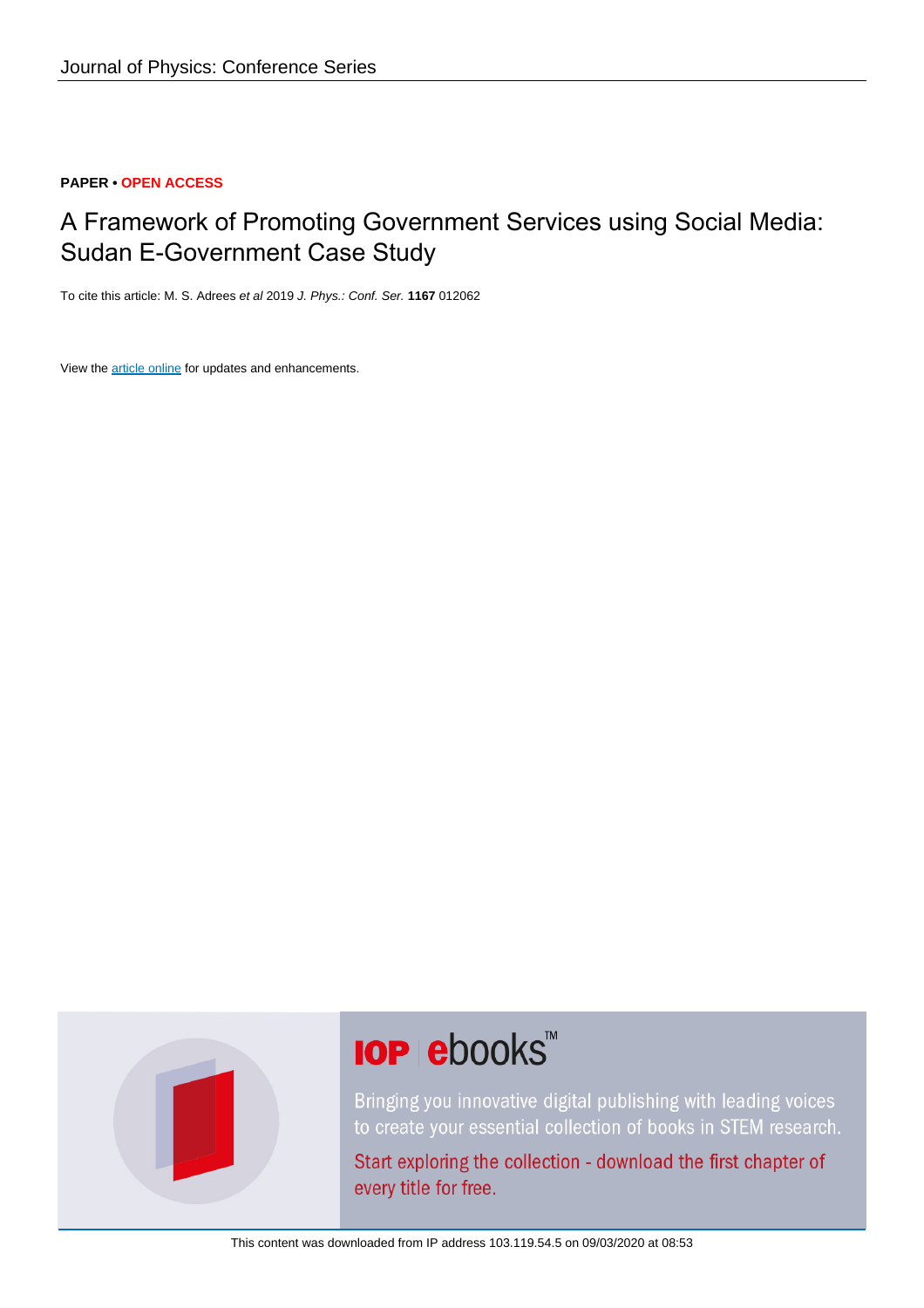# **A Framework of Promoting Government Services using Social Media: Sudan E-Government Case Study**

# $\mathbf{M.~S.~Adrees}^1, \mathbf{O.~E.~Sheta}^1, \mathbf{M.~K.~Omer}^1, \mathbf{D.~Stiawan}^2, \mathbf{R.~Budiarto}^1$

<sup>1</sup>College of Computer Science and Information Technology, Albaha University, Albaha, Saudi Arabia

IOP Publishing

<sup>2</sup>Dept. of Computer Engineering, Faculty of Computer Science, Universitas Sriwijaya, Palembang, Indonesia

{midrees, osheta, mkomer, rahmat}@bu.edu.sa, deris@unsri.ac.id

Abstract. The world has seen in recent years a somewhat social communication among people in the virtual space. In addition, it has had a great influence on political and social conditions, especially in the Middle East and North Africa. It was necessary to take advantage of the potential of these technologies in the development of the services provided by the government to its citizen. The governments in the region began to adopt the use of social networking tools, concepts of community participation and collective solutions with the aim to support the countries' development sustainability. As many countries have adopted the concepts of citizen involvement as a key element in the provision of government services, this paper presents a framework on how to use the social network to upgrade and optimize the government services. Sudan is selected as a case study as one of the least developed countries in the region where E-Government application is just beginning.

*Keywords: social media, E-Government, E-government initiative, sustainable development*

#### **1. Introduction**

The concept of Social Media is the top of the agenda for many business executives today. Decision makers, as well as consultants, try to find ways in which firms can make profitable use of applications such as Wikipedia, YouTube, Facebook, Second Life, and Twitter [1]. Since their introduction, social network sites (SNSs) such as MySpace, Facebook, Cyworld, and Bebo have attracted millions of users, many of whom have integrated these sites into their daily practices [2]. Social media has flourished recently, and government agencies across different levels are experimenting with launching government social media (GSM) to socialize government services, processes, and data [3]. Social media is increasingly being regarded as an effective tool to activate citizen participation in policy making processes because social media's properties that enable information sharing and nondiscriminative participation facilitate communication and online relationships between government agencies and citizen [4]. Many government agencies are attempting to use social media tools to communicate with the public and promote citizen's trust [5]. Social media adoption changes the existing organizational technology paradigm of public sector organizations [6]. Social media enable local governments to communicate important government information, extend government services, and garner feedback and ideas about government operations with citizen [7]. The term 'Facebook revolution' had emerged along with observations that most activists participating in the recent uprisings in Arab countries have been using social media to an extent, as it was not witnessed before. Since then the role of social media usage in changing the political landscape is debated, especially in the context of the so-called Arab Spring, including many voices expressing optimistic opinions how

Content from this work may be used under the terms of the [Creative Commons Attribution 3.0 licence.](http://creativecommons.org/licenses/by/3.0) Any further distribution of this work must maintain attribution to the author(s) and the title of the work, journal citation and DOI. Published under licence by IOP Publishing Ltd 1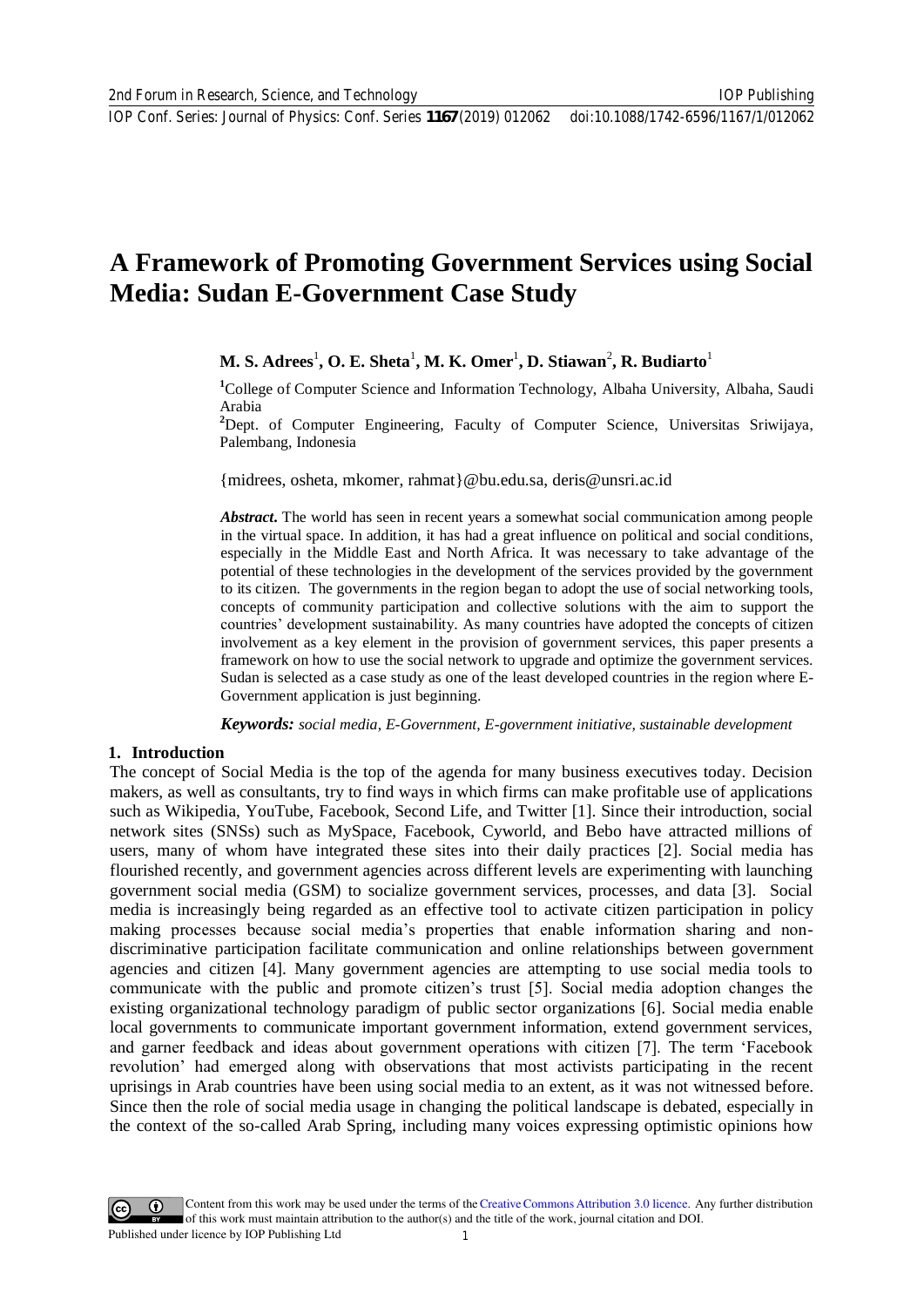social media could improve the relation of citizen among each other and towards their governance system [8]. Social media in government is becoming one of the major trends in Electronic Government (E-Government) research and practice worldwide [9]. Social media include communication channels such as Facebook, Twitter, and YouTube, which have been increasingly used by governments. While the rationalities behind the adoption of social media in the public sector are still emerging, current discourses tend to underline active citizen engagement enabled by the collaborative nature of social media [10]. Government efforts to foster citizen interaction using social media platforms are increasing. Particularly in cities with enhanced ICT infrastructures (i.e., Informational World Cities) and high internet penetration rates, social media platforms are valuable tools for reaching high numbers of citizen [11].

In the era of digital, E-Government must give government information and services according to the needs of citizen and to achieve this, citizen participation in the process of improvement and development of government services is obligatory. In turn, active citizen participation contributes to the country's sustainable development. The E-participation means that ordinary citizen participates in decision-making. All government agencies should adopt a policy to share data with the aim to enhance the interaction between them and the citizen, using various means, especially the web 2.0.

The purpose of this paper is to propose a strategic framework for designing e-government systems in developing countries. The framework is based on literature research and comparison of existing frameworks.

As many countries have adopted the concepts of citizen involvement as a key element in the provision of government services, this paper presents a framework on how to utilize social networks to upgrade and optimize the government services. Sudan is selected as a case study as one of the least developed countries in the region where E-Government application is just beginning. Thus, the proposed framework may assist Sudan government in implementing an efficient E-Government system.The rest of the paper has been divided into the following sections. Section 2 provides related works. Section 3 introduces the proposed framework. Finally, a conclusion is summarized in Section 4.

#### **2. Related work**

According to statistics issued by the International Telecommunication Union in 2016, there are more than 7 billion mobile subscriptions worldwide, up from 738 million in 2000. Globally, 3.2 billion people are using the Internet, of which two billion live in developing countries, LTE networks have spread quickly over the last three years and reach almost 4 billion people today (53% of the global population), enhancing the quality of Internet use (See Figure 1).



**Figure 1.** Mobile network coverage and evolving technologies. Source: ITU (ICT Facts and Figures 2016) [21].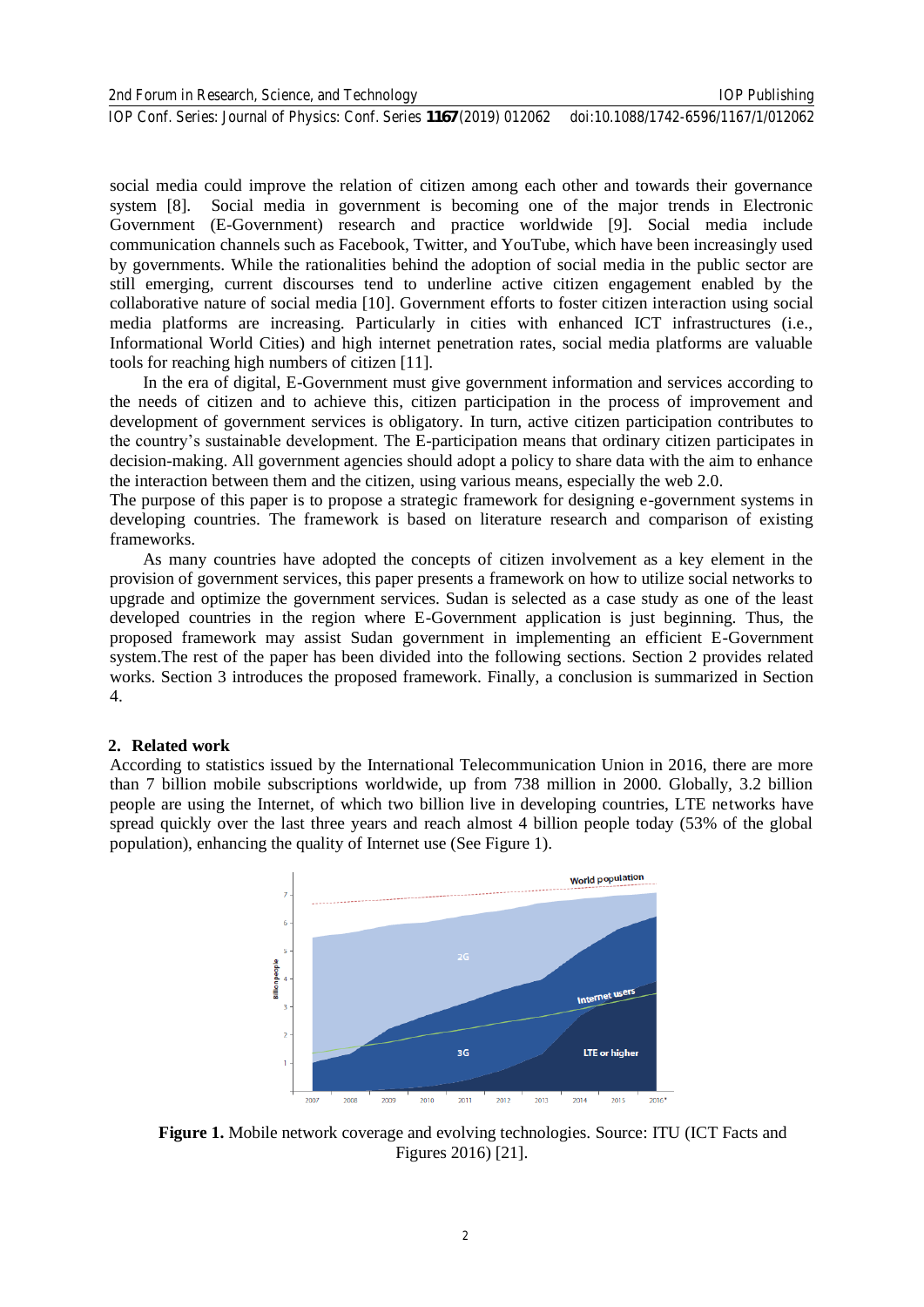A recent Pew Research Center survey (Nov 2016) found that 71% of online adults use Facebook, 23% of online adults use Twitter, 26% use Instagram, 28% use Pinterest. 28% use LinkedIn. Also, found that in May 2013, 74% of women were users of social networking sites, compared to 62% of men. Between February 2005 and August 2006, the use of social networking sites between young adult internet users age 18-29 jumped from 29% to 49% (See Figure 2).



**Figure 2**. Frequency of use on social media sites. Source: A survey conducted during March 7-April 4, 2016: Social Media update 2016 (Pew Research Center) [22].

# *2.1 Social media and government*

By definition, E-Government is the use of information and communication technologies (ICT) in order to improve efficiency and effectiveness, transparency and comparability of financial and information exchanges within the government, between the government and its subordinate organizations, between government and citizen, between government and the private sector [12] [13]. The E-Government is essentially a method of providing services to the citizen, to raise the efficiency of government performance and cut the red tape faced by a citizen, and the provision of information and data in an easy way by taking advantage of the digital revolution enormous. E-Government uses the Internet to send information and provide government services to the citizen so that the citizen can get the service at any time.

Social media for emergency management has emerged as a vital resource for government agencies across the globe [14]. Social Media refers to the class of technologies that enable individuals to reach out and connect with other "humans", create a relationship and build trust. Numerous studies have explored social media utilization across the public, private, and non-profit sectors, organizations that use social media to engage stakeholders, either by "sending" a message or by "listening" to comments. By sending a message, organizations seek to realize diverse positive outcomes such as increasing brand awareness or mobilizing online communities that support their activities or products [15]. While social media sites like Facebook and Twitter were originally used for personal life, increasingly they are being used to connect professional colleagues [16]. The public sector has increasingly used social media for various purposes such as facilitating government to customer (G2C) relationships and interactions, exploiting various social media tools for government information and services, and providing new channels for political participation and deliberation [17] [18] [5]. The study by [24] sought to examine the requirements for effective usability of E-Government services using a quantitative survey.

## *2.2 Social media and E-government in Sudan*

According to the United Nations (UN) report on E-Government development index and world E-Participation index. The E-Government development index (EGDI) is a composite indicator to measure the willingness and capacity of national administrations to use information and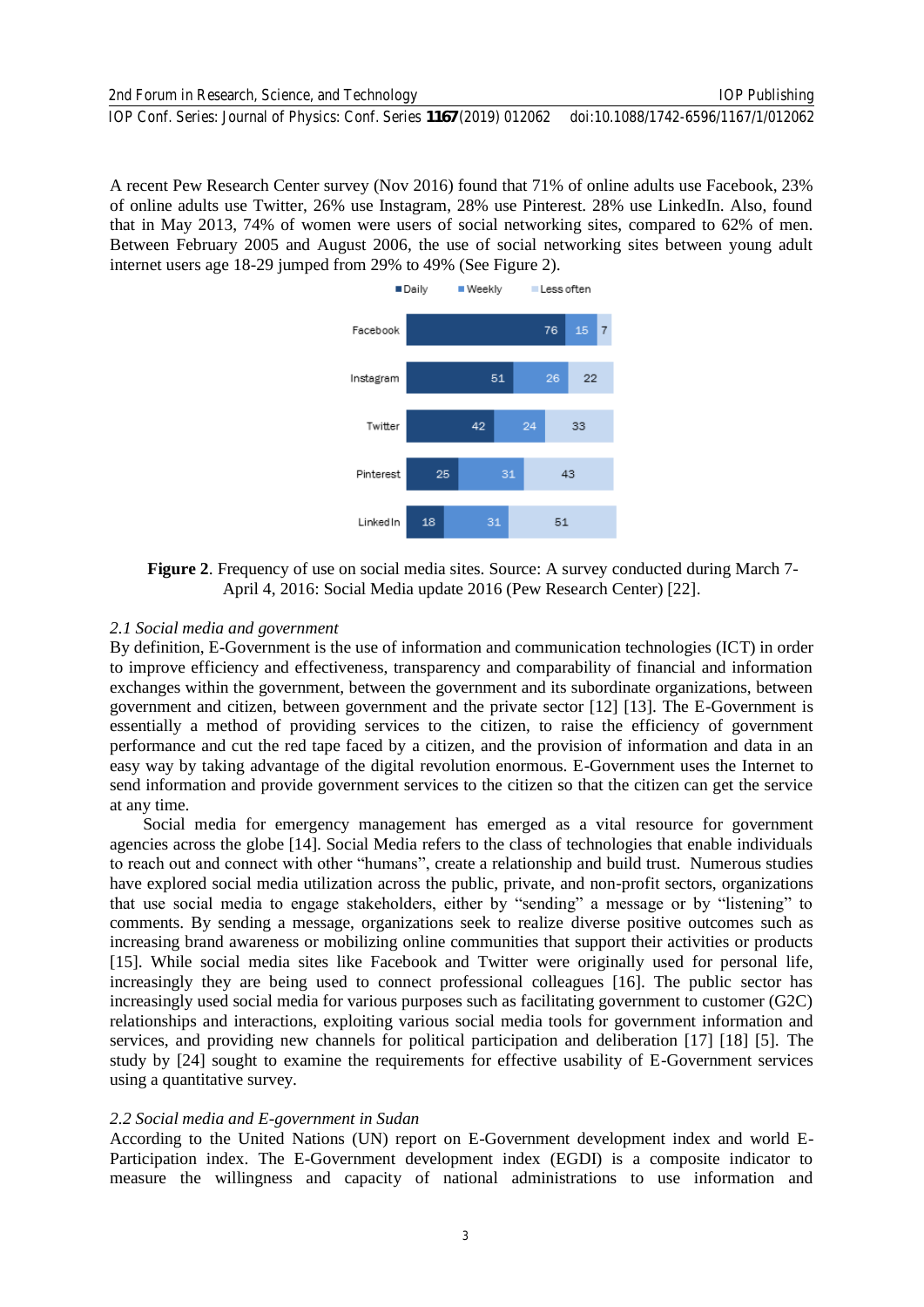communication technologies to deliver public services. Until the year of 2014 Sudan still in the bottom 40 of the list in term of E-Government development [19,20]. The initiative of E-Government in Sudan started in 1992, through the electronic network visualization that introduced in the National Information. Through a National Network Conference in July 1992, the idea evolved into the establishment of the National Information Center, The E-Government project in Sudan is the responsibility of the National Information Center (NIC).

The NIC established in 2004 is in charge of all ICT related projects within government, and started some sectors and government agencies, to offer electronic services such as:

- 1. Ministry of Interior E-Government initiative: Interior Ministry initiates for the use of E-Government applications in their works through two projects: E-passport project and National ID project which contributes to the improvement of services provided to the citizen.
- 2. MOHE E-Government initiative: The Ministry of Higher Education presented two initiatives, they are: Ministry of Education of Sudan Official Portal, Student Electronic admission, and the Sudanese universities information network. The initiatives contribute to achieving some of the goals of the ministry in linking public universities and provide electronic services to meet the needs of the citizen.
- 3. NEC E-Government initiative: National Electricity Corporation has provided electricity demand through his mobile phone service, through ATMs or bank websites. This service is easy, quick and contributes to saving a lot of time to the citizen.
- 4. EBS E-Government initiative: The Central Bank of Sudan Established (e-Bank system) to give technological solutions to the banking and provision of electronic payment services. Causing a major development in the banking services provided.
- 5. Establishment of the electronic payment services platforms, which with these services people are able to pay government fees, increasing the number of beneficiaries of government services without having to stand in long queue and save time.
- 6. The government of Sudan Portal (www.esudan.gov.sd): is a comprehensive center for all E-Government services, the main channel through which to give all kinds of services for people, businesses, as well as visitors.

The portal of the Government of Sudan, which was launched in 2015, is the most important E-Government project, expected to contribute to the localization of E-Government services in the sprawling country. The government needs to use information technology extensively to gain control of resources and the government's performance. Furthermore, the National Telecommunication Corporation confirmed that the number of Internet users in Sudan amounted to 11 million (November 2015).

Though IT infrastructures are available with their limitations and E-Government was already implemented in Sudan, the existing E-Government is not optimum yet, due to the poor design. Therefore, this paper attempts to fill the gap by proposing a framework for designing an optimum E-Government system by taking into consideration the people participation thru social media usage.

#### **3. The framework of social media use in government institutions**

In this paper, the authors follow the methodology used by the works in [23], [24] and [25]. The proposed framework is designed by adopting the requirements for effective usability of E-Government services in developing countries [24]. The key requirements for E-Government service usability include: provision of a noise free E-Government platform, articulation of E-Government goals and objectives to users, support for and prediction of future trends affecting E-Government initiatives, E-Government services being transferable across different contexts of application, support for system representation of strategic agendas and implementation efforts, provision of a functional representation of E-Government objectives and support for reusability and expandability of E-Government platforms. The proposed framework uses a social media network model as shown in Figure 3. The framework has factors that figure the extent to which the use of social networks in E-Government applications, through the degree of control, which is used as a criterion, to distinguish between the elements of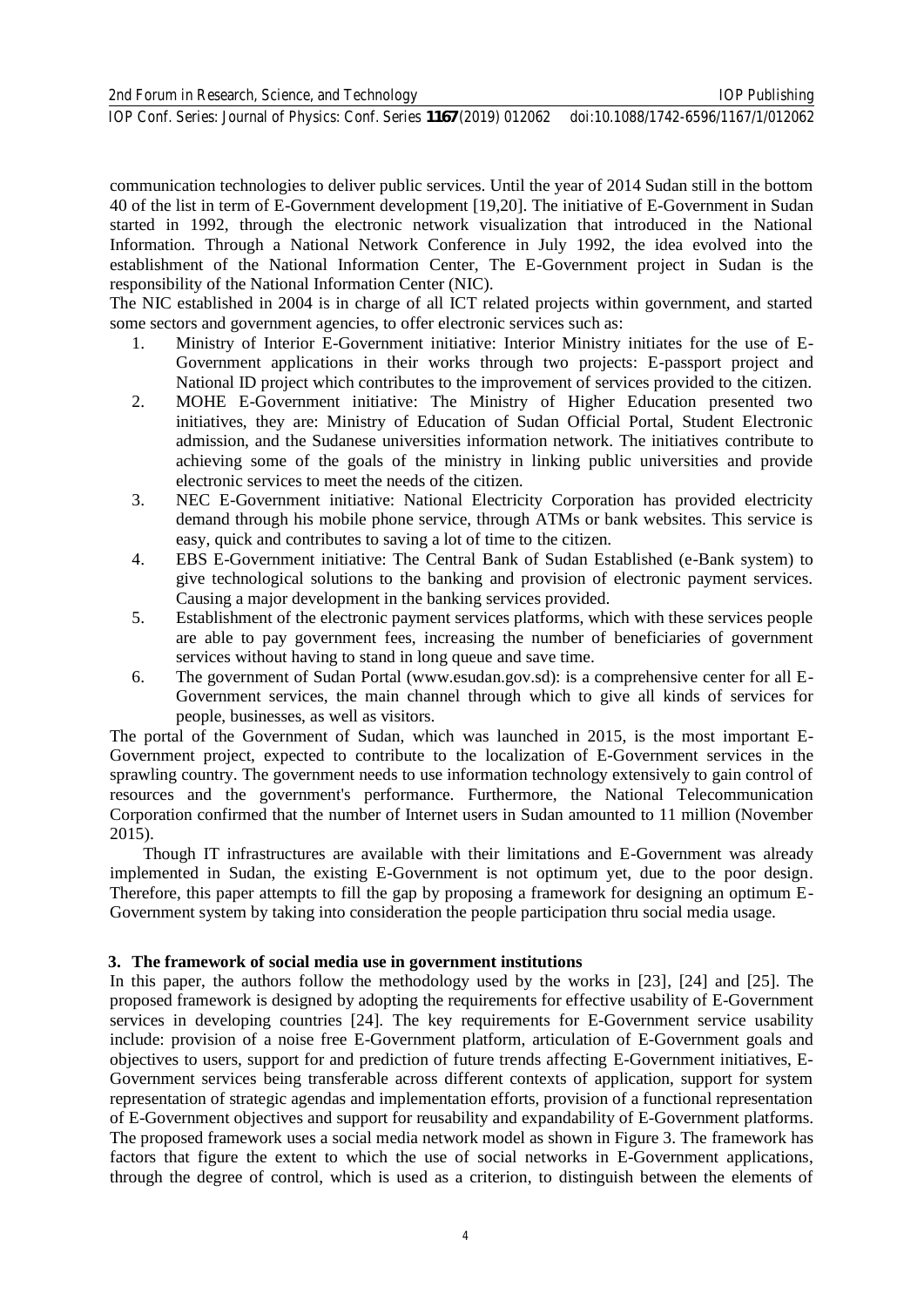social networking and the elements of the environment. Elements that must have a high level of control, seen as a system environment. The framework consists of 3 components:

- The Social media environment consist of 3 parts: ICT, Infrastructure, Regulation body.
- The Social media factors: Provided service, Strategies for Social Media, Social activity and Personal behaviors factors that affect decision making in the government agency.
- The Players: citizen and government, use and control the social media networks.

 A social network is an open system as such interaction with the environment is essential for its survival and sustainability. In the proposed framework, the authors examine social media networks within the factors influencing the behavior of citizen, and that determines to what extent Sudanese government agencies can anticipate and take advantage of social media network in promoting E-Government services.

#### *3.1 Social media environment*

The social media environment is the most influential element on the key players in a social network (Government and citizen).

- 1. ICT: the ICT is one of the most powerful elements of influence on social media environment. The importance of ICTs lies as a new ground for greater access to information and communication for the citizen of the least developed countries, supported entirely by new media technology. When looking to the situation of Sudan, despite the economic bottlenecks and the US sanctions on Sudan it is found that ICT is one of the fastest growing areas. This growth encourages the adoption of the use of information and communication technology in the delivery of government services; also, it gives a good indication for the use of the social network as a tool for delivering better government services to the citizen.
- 2. Infrastructure: It is considered the most important elements of the social media environment. The most important conditions for the success of E-Government in any country is the availability of infrastructure facilities. The infrastructure represents the greatest challenge facing the Sudanese government; the most important of these challenges include lack of internet access, lack of physical control of the data, the poor country infrastructure, technology/equipment breakdowns, and technological illiteracy. The faith of decision-makers about a necessity to increase the budget for building infrastructure facilities is considered the first step in the provision of electronic services, down to effectiveness in meeting the needs of government institutions and citizen.
- 3. Regulation body: All of the E-Government projects in Sudan are the responsibility of the National Information Center (NIC) with this regulation, there are no legal or regulatory barriers preventing government institutions for providing electronic services to the citizen, and other government institutions.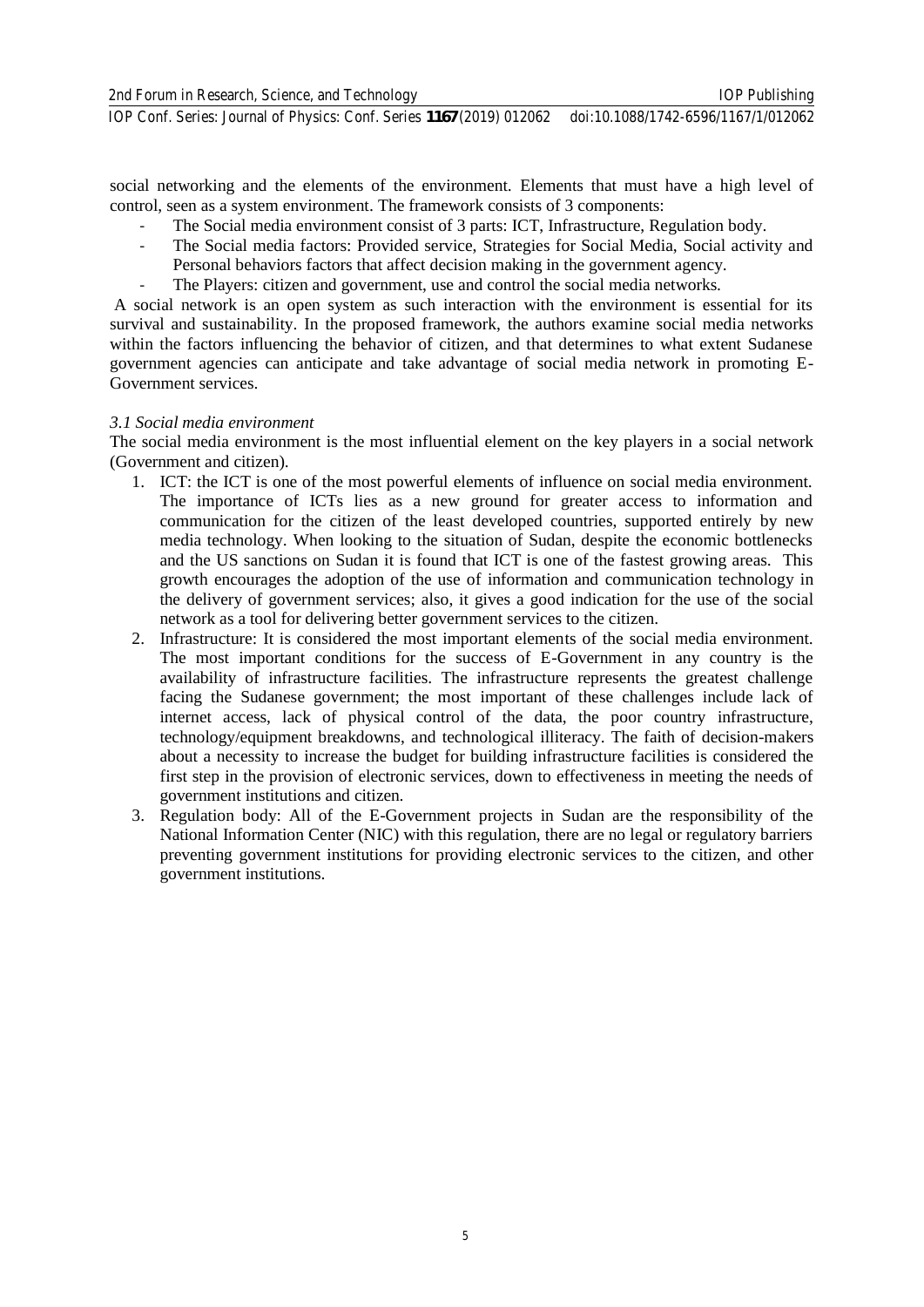

**Figure 3**. The framework to optimize the E-Government service by the use of social media.

## *3.2 Social media factors*

The use of social media by the government is determined by several factors including provided services, personal behaviors, strategies for social media, social activity, and privacy. Thus, researchers are interested to investigate how social media factors affect government agencies and Citizen.

There can be many different factors that will make a big impact on how the community use of social mediator depending on the service provided to the citizen. These factors are considered to be more fundamental than the original factors, in accordance with the current situation under study.

The factors can affect the quality of the service, personal behaviors and content type, for example, those without economic means often have a poor quality of the service; Table 1 shows the effect of the main factors for government agencies and citizen.

| <b>Table 1.</b> The effect of the main factors. |                            |                |
|-------------------------------------------------|----------------------------|----------------|
| <b>Factors</b>                                  | <b>Government agencies</b> | <b>Citizen</b> |
| <b>Provided service</b>                         | Dependent                  | Independent    |
| <b>Content type</b>                             | Dependent                  | Independent    |
| <b>Social activity</b>                          | Independent                | Dependent      |
| <b>Personal behaviors</b>                       | Independent                | Dependent      |

#### *3.3 Social media networks between government agencies and citizen*

Government agencies pages in the social media networks focus on how to use the Internet to activate the communication and interaction between government agencies and citizen. At the same time, government agencies are turning to social media as a new way to potential by improving the relationship between government and citizen. The impact of a citizen on the quality of government services become more powerful using social media. Figure 4 illustrates the interaction between government agencies and citizen.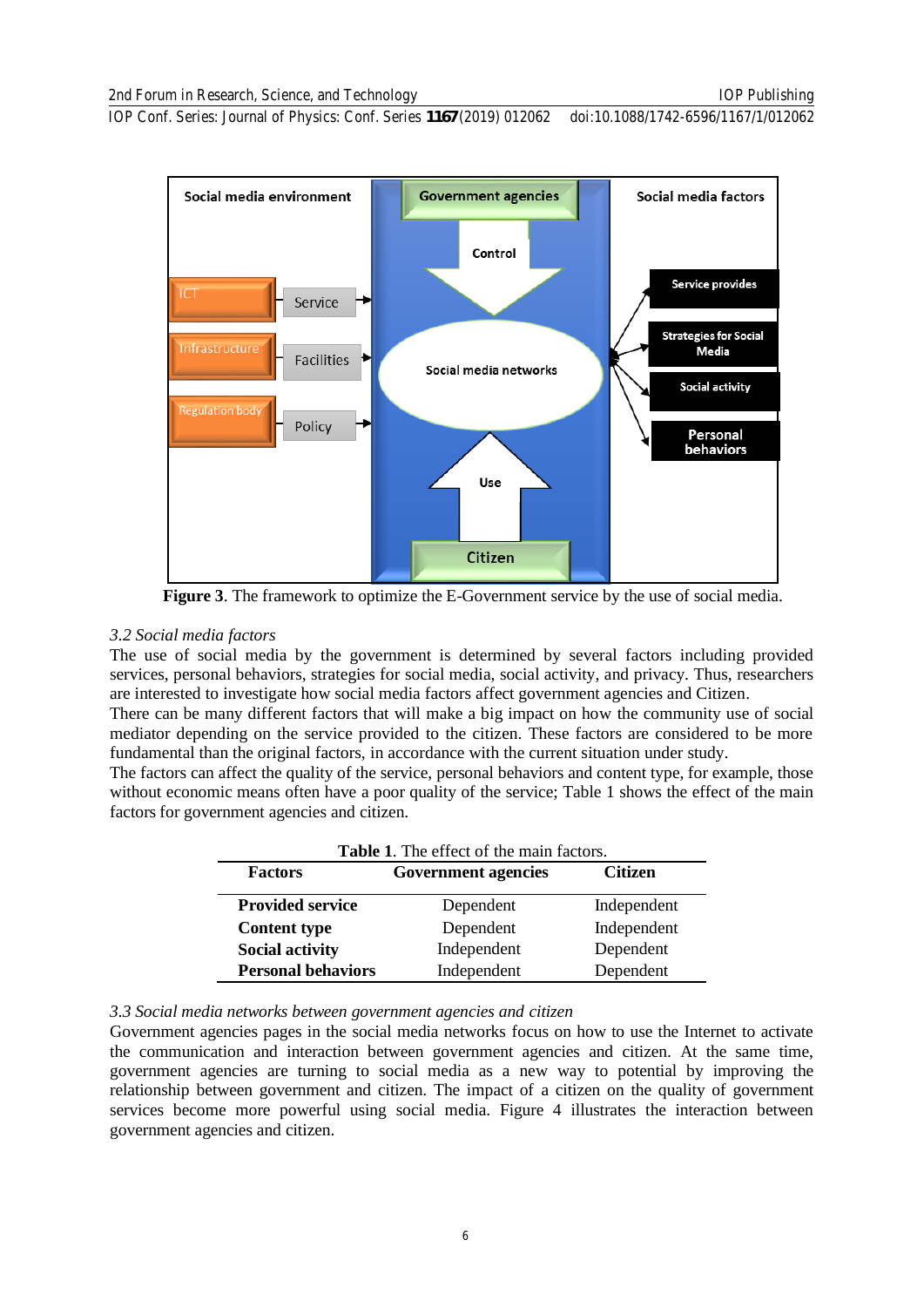

*Figure 4.* Interaction between government agencies and citizen.

## *3.4 Steps of the social media use in the government agencies*

Strategy to adopt social media to promote E-Government consist of five main steps: awareness, agenda preparation, access, content management, and evaluation. These steps have been identified, as the most important components according to the availability of official statistics and information about the social media environment in Sudan (services, facilities, and policies).

- 1. Awareness of the decision-maker using social networks: This stage begins with a sense of the decision-maker to utilize the importance of social networking, their contribution to policy development and increase satisfaction of citizen, thus contributing to enhancing the chances of success. The awareness stage is for understanding what the social networks are. The first step for the creation of active participation between government and citizen.
- 2. Agenda Preparation and Task Distribution: Creating an effective agenda as a guide to introducing social media and E-Participation tools by government agencies. This stage depends on the understanding of alternatives and priorities, comparisons with other alternatives and best/worst practices.
- 3. Task Distribution is a planning process. This stage will come up with a series of goals, priorities, challenges, and activities to help government agencies to set measurable goals that are realistic and achievable in a shorter period.
- 4. Access to social networking sites: This step relates to the service, which provided by government agencies to people. Should have a clear vision about who the citizen is going to be reached, find the social interaction that leads to the required service and what the type of tools will do the best support to this interaction.
- 5. Content Management: start of production of content used in various activities, what published in the accounts on social networking sites. Take responsibility for publishing by the government agency responsible and manage the contents of their pages on social networking sites. The privacy policy must be clear and comprehensive.
- 6. Evaluation: In this step, the authors specify the performance measurement indicators, divided into two type's indicators: 1- detailed indicators: which measure the level of public reaction. 2- Total indicators: measure the success and feasibility of the activities undertaken by social networking sites. Evaluation reports, through evidence-based findings and thorough analysis, will be produced. Evaluations also provide important findings and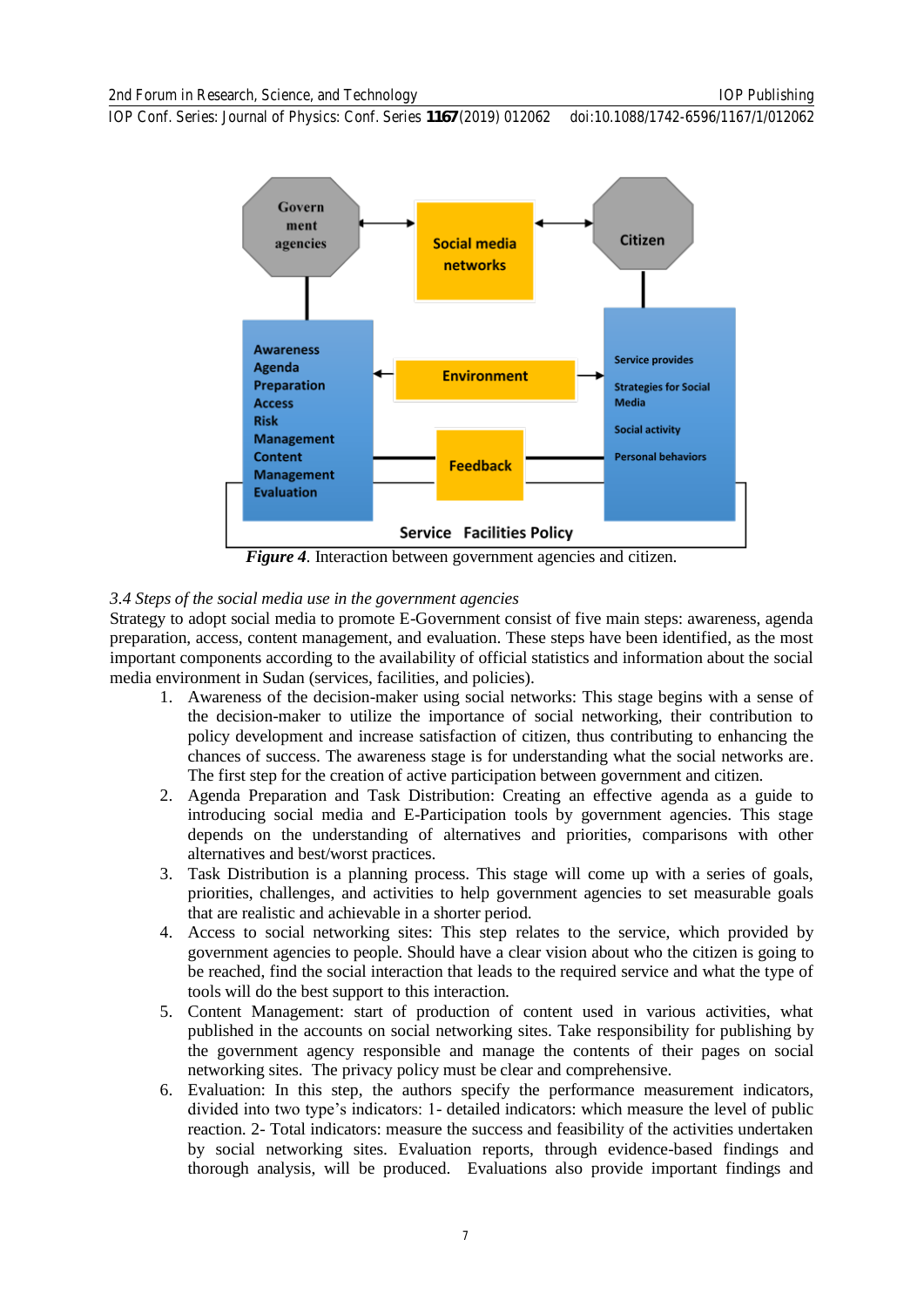recommendations, which point out positive and negative aspects of the activities by undertaking evaluation and following its recommendations.

## **4. Conclusions**

This paper provides evidence about the evolution of the use of social media tool by the citizen, leading to the need to take advantage of this situation to build applications that support the concept of E-Government. The growing use of information and communication technologies (ICTs) has a significant impact on how the governments work and how to do their functions. Decision-makers in government should think carefully about how they can benefit from joining social networking site.

Based on the studies reviewed in this paper and the results of the U N surveys it is found that Sudan still needs more works to carry out on E-Government projects. However, the good news is that the use of social media can be in the process of E-Government projects. Adoption of budgets for E-Government in countries such as Sudan is a kind of luxury. It is regarded, as the use of social media is one of the cheapest technology solutions. While Sudan needs to adopt E-Government to promote and make service delivery thus easier to the citizen, social media networks adoptions can rebuild relation among the government and citizen, enhancing the transparency and increasing government capacity and integrity. The success of the project that uses social media in government agencies in countries such as Sudan that classified into least developed countries needs to make sure that the decision-maker has reached the conviction that adoption of this project is to benefit the government as well as the citizen.

The Sudan government should cooperate with universities and research centers to launch new initiatives to give more training information technology, which in turn could result in building information-based society which in turn, help the country to achieve sustainable development. The government should establish standards for the use of social media, exchange of data and managing data. Without a proper approach, it will be very hard to reap the benefits of E-Government. The authors recommend strongly to adopt the proposed framework for further implementation of E-Government system in Sudan. The authors believe that adopting the proposed framework will boost the improvement of E-Government services in Sudan.

#### **5. References**

- [1] Kaplan A.M & Haenlein M. Users of the world, unite! The challenges and opportunities of Social Media. Business Horizons, 2010, 53(1), 59-68.
- [2] Ellison N.B. Social network sites: Definition, history, and scholarship. Journal of Computer‐Mediated Communication, 2007, 13(1), 210-230.
- [3] Guo J, Liu Z, & Liu Y. Key success factors for the launch of government social media platform: Identifying the formation mechanism of continuance intention. Computers in Human Behavior, 2016, 55, 750-763.
- [4] Fajar A.N & Shofi I.M. Goal model to business process model: A methodology for Enterprise government tourism system development, International Journal of Electrical & Computer Engineering, IAES, Dec. 20166(6), 3031-3036.
- [5] Park M.J, Choi H, Kim S K, &. Rho J.J. Trust in government's social media service and citizen's patronage behavior. Telematics and Informatics, 2015, 32(4), 629-641.
- [6] Mergel I. Social media institutionalization in the US federal government. Government Information Quarterly, 2015, 32(3), 358-364.
- [7] Golbeck J, Grimes J.M, & Rogers A. Twitter use by the US Congress. Journal of the American Society for Information Science and Technology, 2010, 61(8), 1612-1621.
- [8] Klischewski R.When virtual reality meets realpolitik: Social media shaping the Arab government–citizen relationship. Government Information Quarterly, 2014, 31(3), 358-364.
- [9] Criado J.I, Sandoval-Almazan R, & Gil-Garcia J. R. Government innovation through social media. Government Information Quarterly, 2013, 30(4), 319-326.